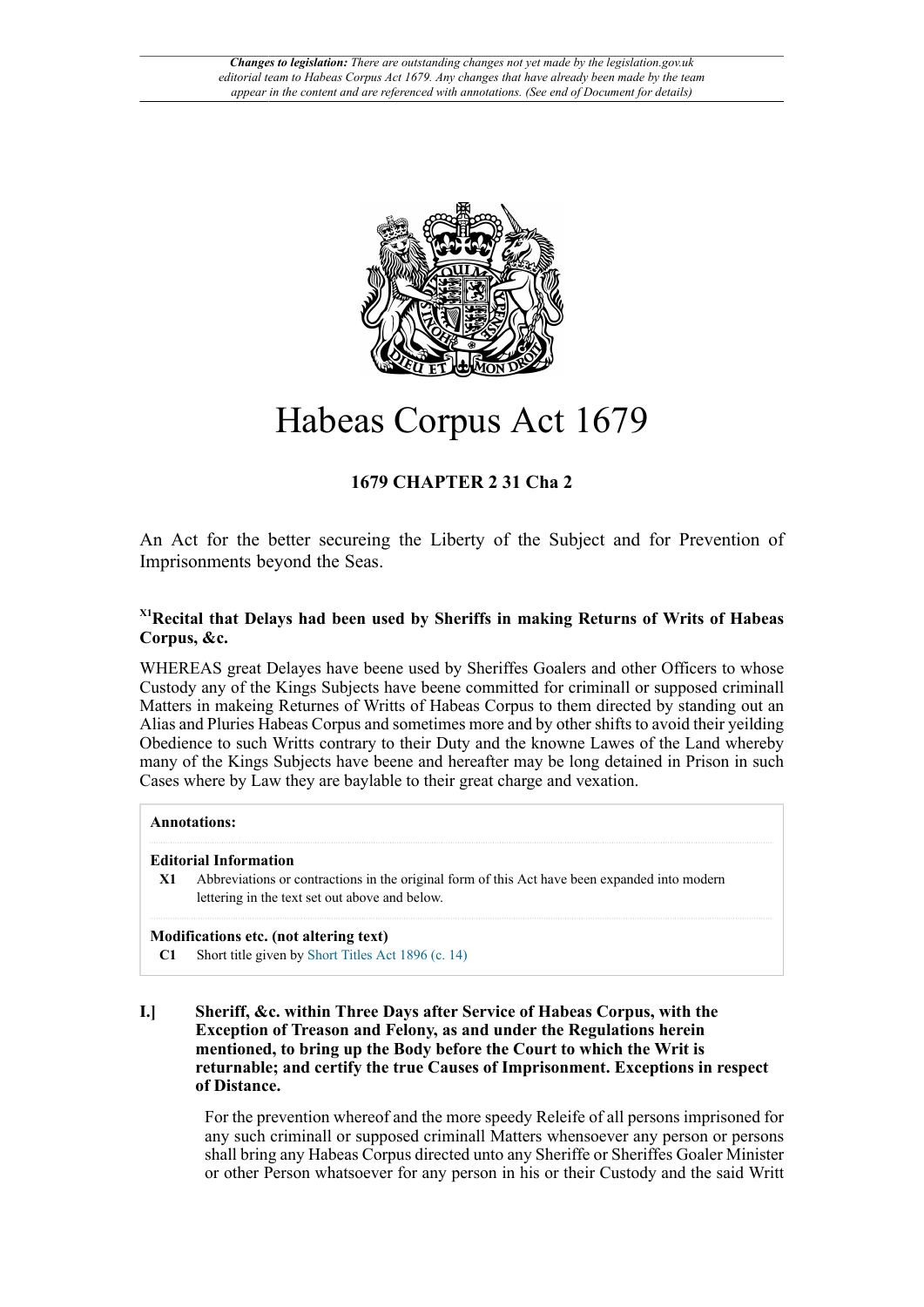<span id="page-1-13"></span><span id="page-1-12"></span><span id="page-1-9"></span><span id="page-1-8"></span><span id="page-1-7"></span>shall be served upon the said Officer or left at the Goale or Prison with any of the Under Officers Underkeepers or Deputy of the said Officers or Keepers that the said Officer or Officers his or their Under Officers Under-Keepers or Deputyes shall within Three dayes after the Service thereof as aforesaid (unlesse the Committment aforesaid were for Treason . . . **[F1](#page-1-0)** plainely and specially expressed in the Warrant of Committment) **[ [X2](#page-1-1)**upon Payment or Tender of the Charges of bringing the said Prissoner to be ascertained by the Judge or Court that awarded the same and endorsed upon the said Writt not exceeding Twelve penceper Mile**]** and upon Security given by his owne Bond to pay the Charges of carrying backe the Prisoner if he shall bee remanded by the Court or Judge to which he shall be brought according to the true intent of this present Act and that he will not make any escape by the way make Returne of such Writt **[ [X3](#page-1-2)**or**]** bring or cause to be brought the Body of the Partie soe committed or restrained unto or before **[F2](#page-1-3)**... the Judges or Barons of the said Court from whence the said Writt shall issue or unto and before such other person **[ [X4](#page-1-4)**and**]** persons before whome the said Writt is made returnable according to the Command thereof, and shall **[ [X5](#page-1-5)**likewise then**]** certifie the true causes of his Detainer or Imprisonment unlesse the Committment of the said Partie be in any place beyond the distance of Twenty miles from the place or places where such Court or Person is or shall be resideing and if beyond the distance of Twenty miles and not above One hundred miles then within the space of Ten dayes and if beyond the distance of One hundred miles then within the space of Twenty dayes after such (**[X6](#page-1-6)**) delivery aforesaid and not longer.

#### <span id="page-1-11"></span><span id="page-1-10"></span>**Annotations:**

#### **Editorial Information**

- <span id="page-1-1"></span>**[X2](#page-1-7)** annexed to the Original Act in a separate Schedule.
- <span id="page-1-2"></span>**[X3](#page-1-8)** Variant reading of the text noted in *The Statutes of the Realm* as follows: and *O.* [*O.* refers to a collection in the library of Trinity College, Cambridge]
- <span id="page-1-4"></span>**[X4](#page-1-9)** Variant reading of the text noted in *The Statutes of the Realm* as follows: or *O.* [*O.* refers to a collection in the library of Trinity College, Cambridge]
- <span id="page-1-5"></span>**[X5](#page-1-10)** Variant reading of the text noted in *The Statutes of the Realm* as follows: then likewise *O.* [*O.* refers to a collection in the library of Trinity College, Cambridge]
- <span id="page-1-6"></span>**[X6](#page-1-11)** Variant reading of the text noted in *The Statutes of the Realm* as follows: the *O.* [*O.* refers to a collection in the library of Trinity College, Cambridge]

#### **Amendments (Textual)**

- <span id="page-1-0"></span>**[F1](#page-1-12)** Words repealed by [Criminal Law Act 1967 \(c. 58\),](http://www.legislation.gov.uk/id/ukpga/1967/58) **[Sch. 3 Pt. III](http://www.legislation.gov.uk/id/ukpga/1967/58/schedule/3/part/III)**
- <span id="page-1-3"></span>**[F2](#page-1-13)** Words in [s. 1](http://www.legislation.gov.uk/id/aep/Cha2/31/2/section/1) repealed (3.4.2006) by virtue of [Constitutional Reform Act 2005 \(c. 4\)](http://www.legislation.gov.uk/id/ukpga/2005/4), [ss. 15](http://www.legislation.gov.uk/id/ukpga/2005/4/section/15), [146](http://www.legislation.gov.uk/id/ukpga/2005/4/section/146), [148](http://www.legislation.gov.uk/id/ukpga/2005/4/section/148), [Sch. 4 para. 3,](http://www.legislation.gov.uk/id/ukpga/2005/4/schedule/4/paragraph/3) **[Sch. 18 Pt. 2](http://www.legislation.gov.uk/id/ukpga/2005/4/schedule/18/part/2)**; [S.I. 2006/1014,](http://www.legislation.gov.uk/id/uksi/2006/1014) **[art. 2\(a\)](http://www.legislation.gov.uk/id/uksi/2006/1014/article/2/a)**, [Sch. 1 para. 30\(b\)](http://www.legislation.gov.uk/id/uksi/2006/1014/schedule/1/paragraph/30/b)

#### **Modifications etc. (not altering text)**

- **C2** Reference to twelvepence to be read as reference to 5p: [Decimal Currency Act 1969 \(c. 19, SIF 10\)](http://www.legislation.gov.uk/id/ukpga/1969/19), **[s.](http://www.legislation.gov.uk/id/ukpga/1969/19/section/10/1) [10\(1\)](http://www.legislation.gov.uk/id/ukpga/1969/19/section/10/1)**
- **II How Writs to be marked. Persons committed, except for Treason and Felony, &c. may appeal to the Lord Chancellor, &c. Proceedings thereon. Habeas Corpus may be awarded; and upon Service thereof the Officer to bring up the Prisoners as before mentioned; and thereupon within Two Days Lord**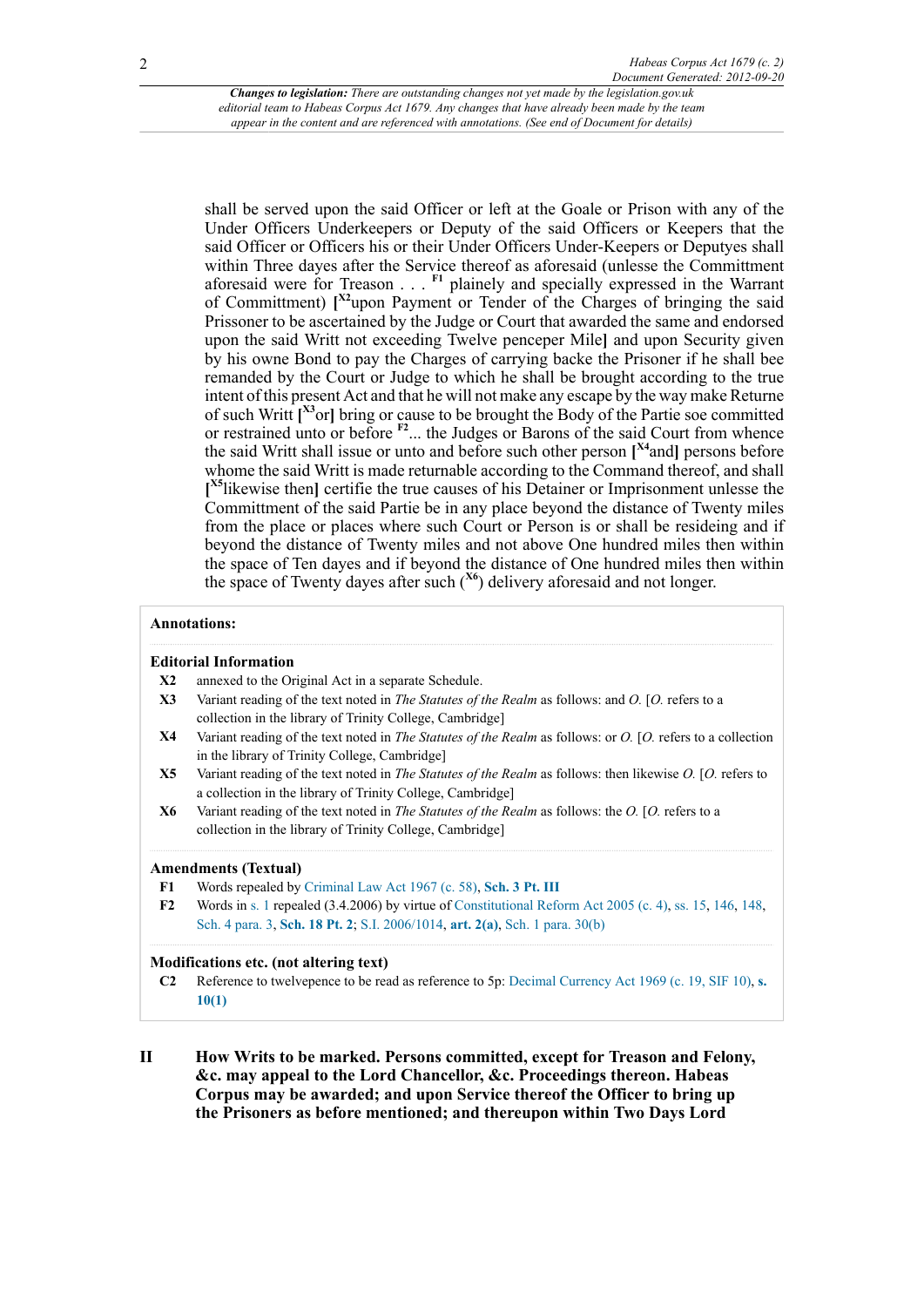## **Chancellor, &c. may discharge upon Recognizance; and certify the Writ with the Return and Recognizance. Proviso for Process not bailable.**

<span id="page-2-13"></span><span id="page-2-12"></span><span id="page-2-11"></span><span id="page-2-10"></span><span id="page-2-9"></span><span id="page-2-8"></span><span id="page-2-7"></span><span id="page-2-6"></span><span id="page-2-5"></span>**[ [X7](#page-2-0)**And to the intent that noe Sheriffe Goaler or other Officer may pretend ignorance of the import of any such Writt all such Writts shall be marked in this manner Per Statutum Tricesimo primo Caroli Secundi Regis and shall be signed by the person that awards the same**]** And if any person or persons shall be or stand committed or detained as aforesaid for any Crime unlesse for Treason . . . **[F3](#page-3-0)** plainely expressed in the Warrant of Committment in the Vacation time and out of Terme it shall and may be lawfull to and for the person or persons soe committed or detained (other then persons Convict or in Execution) by legall Processe or any one **[ [X8](#page-2-1)**in**]** his or their behalfe to appeale or complaine to **[F4](#page-3-1)**... any one of His Majestyes Justices **[ [X9](#page-2-2)**either**]** of the one Bench or of the other or the Barons of the Exchequer of the Degree of the Coife and the said **[F5](#page-3-2)** ... Justices or Barons or any of them upon view of the Copy or Copies of the Warrant or Warrants of Committment and Detainer or otherwise upon Oath made that such Copy or Copyes were denyed to be given by such person or persons in whose Custody the Prisoner or Prisoners is or are detained are hereby authorized and required [<sup>[X7](#page-2-0)</sup>upon Request made in Writeing by such person or persons or any on his her or their behalfe attested and subscribed by two Witnesses **[ [X10](#page-2-3)**that**]** were present at the delivery of the same**]** to award and grant an Habeas Corpus under the Seale of such Court whereof he shall then be one of the Judges to be directed to the Officer or Officers in whose Custodie the Party soe committed or detained shall be returnable immediate before **[F6](#page-3-3)**... such Justice Baron or any other Justice or Baron of the Degree of the Coife of any of the said Courts and upon Service thereof as aforesaid the Officer or Officers his or their Under-Officer or Under Officers Under Keeper or Under Keepers or **[ [X11](#page-2-4)**their**]** Deputy in whose custodie the Partie is soe committed or detained shall within the times respectively before limitted **[ [X9](#page-2-2)**bring such Prisoner or Prisoners**]** before ... such Justices Barons or one of them **[ [X7](#page-2-0)**before whome the said Writt is made returnable and in case of his absence before any other of them**]** with the Returne of such Writt and the true Causes of the Committment and Detainer and thereupon within two dayes after the Partie shall be brought before them the said Lord Chauncellor or Lord Keeper or such Justice or Baron before whome the Prisoner shall be brought as aforesaid shall **[ [F7](#page-3-4)**, subject to section 25 of the Criminal Justice and Public Order Act 1994,**][ [F8](#page-3-5)**grant bail in accordance with the <sup>[M1](#page-3-6)</sup>Bail Act 1976 to the said prisoner subject to a duty to appear before**][ [F9](#page-3-7)**the Crown Court**]** and then shall certifie the said Writt with the Returne thereof **[ [F8](#page-3-5)**together with the recognizance of any surety for him**]** into the said Court where such Appearance is to be made unlesse it shall appeare unto the said **[F10](#page-3-8)** ... Justice or Justices **[ [X11](#page-2-4)**or**]** Baron or Barons that the Party soe committed is detained upon a legall Processe Order or Warrant out of some Court that hath Jurisdiction of Criminall Matters or by some Warrant signed and sealed with the Hand and Seale of any of the said Justices or Barons or some Justice or Justices of the Peace for such Matters or Offences for the which by the Law the Prisoner is not Baileable.

## <span id="page-2-18"></span><span id="page-2-17"></span><span id="page-2-16"></span><span id="page-2-15"></span><span id="page-2-14"></span>**Annotations:**

#### **Editorial Information**

- <span id="page-2-0"></span>**[X7](#page-2-5)** annexed to the Original Act in a separate Schedule.
- <span id="page-2-1"></span>**[X8](#page-2-6)** Variant reading of the text noted in *The Statutes of the Realm* as follows: on.
- <span id="page-2-2"></span>**[X9](#page-2-7)** interlined on the Roll.
- <span id="page-2-3"></span>**[X10](#page-2-8)** Variant reading of the text noted in *The Statutes of the Realm* as follows: who *O.* [*O.* refers to a collection in the library of Trinity College, Cambridge]
- <span id="page-2-4"></span>**[X11](#page-2-9)** Variant reading of the text noted in *The Statutes of the Realm* as follows: *O.* omits [*O.* refers to a collection in the library of Trinity College, Cambridge]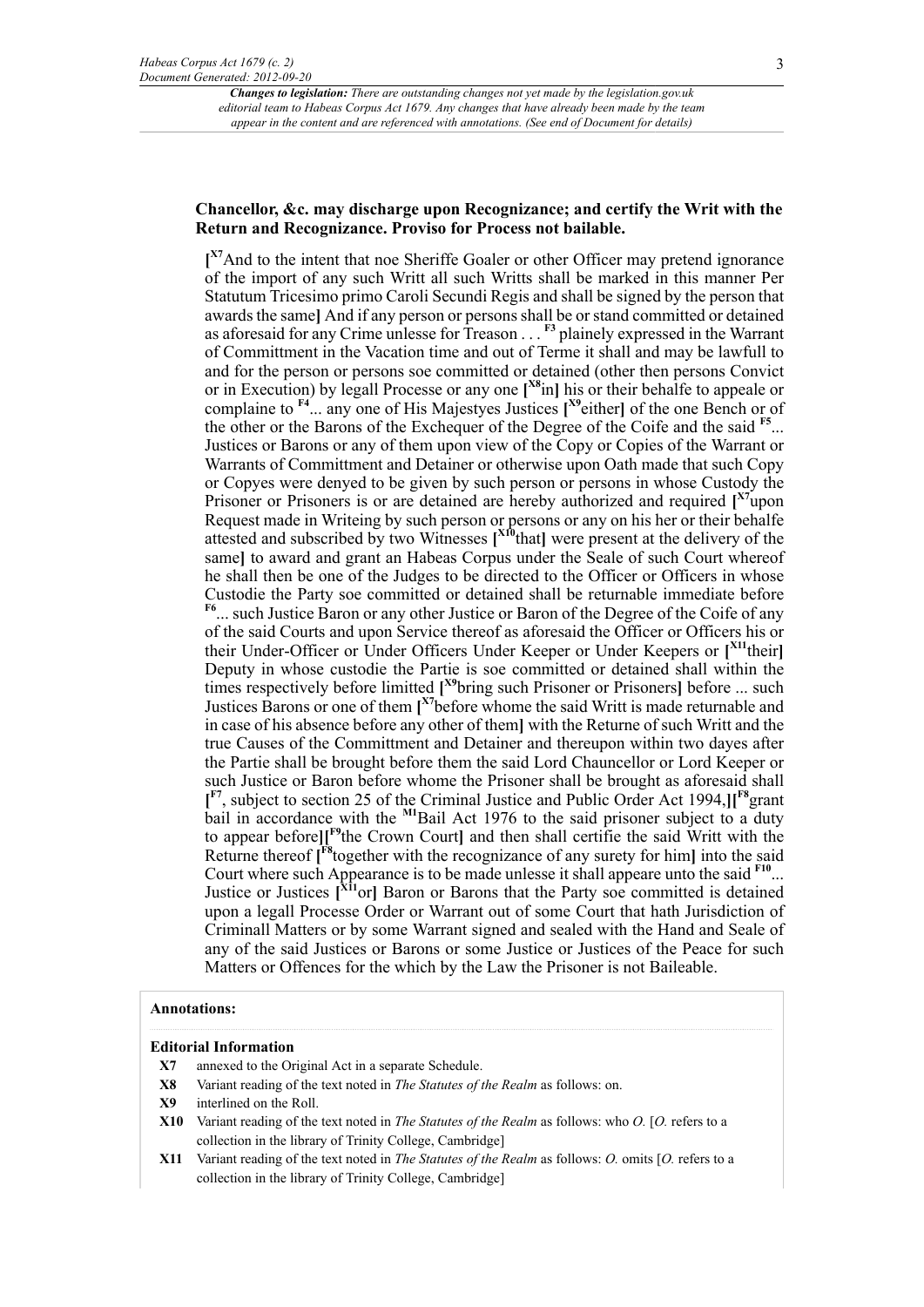# <span id="page-3-4"></span><span id="page-3-3"></span><span id="page-3-2"></span><span id="page-3-1"></span><span id="page-3-0"></span>**[F4](#page-2-11)** Words in [s. 2](http://www.legislation.gov.uk/id/aep/Cha2/31/2/section/2) repealed (3.4.2006) by [Constitutional Reform Act 2005 \(c. 4\)](http://www.legislation.gov.uk/id/ukpga/2005/4), [ss. 15](http://www.legislation.gov.uk/id/ukpga/2005/4/section/15), [146](http://www.legislation.gov.uk/id/ukpga/2005/4/section/146), [148](http://www.legislation.gov.uk/id/ukpga/2005/4/section/148), [Sch. 4](http://www.legislation.gov.uk/id/ukpga/2005/4/schedule/4/paragraph/4/a) [para. 4\(a\)](http://www.legislation.gov.uk/id/ukpga/2005/4/schedule/4/paragraph/4/a), **[Sch. 18 Pt. 2](http://www.legislation.gov.uk/id/ukpga/2005/4/schedule/18/part/2)**; [S.I. 2006/1014,](http://www.legislation.gov.uk/id/uksi/2006/1014) **[art. 2\(a\)](http://www.legislation.gov.uk/id/uksi/2006/1014/article/2/a)**, [Sch. 1 para. 30\(b\)](http://www.legislation.gov.uk/id/uksi/2006/1014/schedule/1/paragraph/30/b) **[F5](#page-2-12)** Words in [s. 2](http://www.legislation.gov.uk/id/aep/Cha2/31/2/section/2) repealed (3.4.2006) by [Constitutional Reform Act 2005 \(c. 4\)](http://www.legislation.gov.uk/id/ukpga/2005/4), [ss. 15](http://www.legislation.gov.uk/id/ukpga/2005/4/section/15), [146](http://www.legislation.gov.uk/id/ukpga/2005/4/section/146), [148](http://www.legislation.gov.uk/id/ukpga/2005/4/section/148), [Sch. 4](http://www.legislation.gov.uk/id/ukpga/2005/4/schedule/4/paragraph/4/b) [para. 4\(b\),](http://www.legislation.gov.uk/id/ukpga/2005/4/schedule/4/paragraph/4/b) **[Sch. 18 Pt. 2](http://www.legislation.gov.uk/id/ukpga/2005/4/schedule/18/part/2)**; [S.I. 2006/1014](http://www.legislation.gov.uk/id/uksi/2006/1014), **[art. 2\(a\)](http://www.legislation.gov.uk/id/uksi/2006/1014/article/2/a)**, [Sch. 1 para. 30\(b\)](http://www.legislation.gov.uk/id/uksi/2006/1014/schedule/1/paragraph/30/b) **[F6](#page-2-13)** Words in [s. 2](http://www.legislation.gov.uk/id/aep/Cha2/31/2/section/2) repealed (3.4.2006) by [Constitutional Reform Act 2005 \(c. 4\)](http://www.legislation.gov.uk/id/ukpga/2005/4), [ss. 15](http://www.legislation.gov.uk/id/ukpga/2005/4/section/15), [146](http://www.legislation.gov.uk/id/ukpga/2005/4/section/146), [148](http://www.legislation.gov.uk/id/ukpga/2005/4/section/148), [Sch. 4](http://www.legislation.gov.uk/id/ukpga/2005/4/schedule/4/paragraph/4/c) [para. 4\(c\)](http://www.legislation.gov.uk/id/ukpga/2005/4/schedule/4/paragraph/4/c), **[Sch. 18 Pt. 2](http://www.legislation.gov.uk/id/ukpga/2005/4/schedule/18/part/2)**; [S.I. 2006/1014,](http://www.legislation.gov.uk/id/uksi/2006/1014) **[art. 2\(a\)](http://www.legislation.gov.uk/id/uksi/2006/1014/article/2/a)**, [Sch. 1 para. 30\(b\)](http://www.legislation.gov.uk/id/uksi/2006/1014/schedule/1/paragraph/30/b) **[F7](#page-2-14)** Words in [s. II](http://www.legislation.gov.uk/id/aep/Cha2/31/2/section/II) inserted (10.4.1995) by [1994 c. 33,](http://www.legislation.gov.uk/id/ukpga/1994/33) [s. 168\(2\)](http://www.legislation.gov.uk/id/ukpga/1994/33/section/168/2), **[Sch. 10 para. 1](http://www.legislation.gov.uk/id/ukpga/1994/33/schedule/10/paragraph/1)**; [S.I. 1995/721,](http://www.legislation.gov.uk/id/uksi/1995/721) [art. 2,](http://www.legislation.gov.uk/id/uksi/1995/721/article/2) **[Sch.](http://www.legislation.gov.uk/id/uksi/1995/721/schedule)** Appendix A **[F8](#page-2-15)** Words substituted by [Bail Act 1976 \(c. 63\),](http://www.legislation.gov.uk/id/ukpga/1976/63) **[Sch. 2 para. 1](http://www.legislation.gov.uk/id/ukpga/1976/63/schedule/2/paragraph/1) [F9](#page-2-16)** Words substituted by [Courts Act 1971 \(c. 23\),](http://www.legislation.gov.uk/id/ukpga/1971/23) **[Sch. 8 para. 4\(1\)](http://www.legislation.gov.uk/id/ukpga/1971/23/schedule/8/paragraph/4/1) [F10](#page-2-17)** Words in [s. 2](http://www.legislation.gov.uk/id/aep/Cha2/31/2/section/2) repealed (3.4.2006) by [Constitutional Reform Act 2005 \(c. 4\)](http://www.legislation.gov.uk/id/ukpga/2005/4), [ss. 15](http://www.legislation.gov.uk/id/ukpga/2005/4/section/15), [146](http://www.legislation.gov.uk/id/ukpga/2005/4/section/146), [148](http://www.legislation.gov.uk/id/ukpga/2005/4/section/148), [Sch. 4](http://www.legislation.gov.uk/id/ukpga/2005/4/schedule/4/paragraph/4/d) [para. 4\(d\),](http://www.legislation.gov.uk/id/ukpga/2005/4/schedule/4/paragraph/4/d) **[Sch. 18 Pt. 2](http://www.legislation.gov.uk/id/ukpga/2005/4/schedule/18/part/2)**; [S.I. 2006/1014](http://www.legislation.gov.uk/id/uksi/2006/1014), **[art. 2\(a\)](http://www.legislation.gov.uk/id/uksi/2006/1014/article/2/a)**, [Sch. 1 para. 30\(b\)](http://www.legislation.gov.uk/id/uksi/2006/1014/schedule/1/paragraph/30/b) **Modifications etc. (not altering text)**

**[F3](#page-2-10)** Words repealed by [Criminal Law Act 1967 \(c. 58\),](http://www.legislation.gov.uk/id/ukpga/1967/58) **[Sch. 3 Pt. III](http://www.legislation.gov.uk/id/ukpga/1967/58/schedule/3/part/III)**

<span id="page-3-8"></span><span id="page-3-7"></span><span id="page-3-5"></span>**C3** References to Barons of the Exchequer to be construed as references to a judge of the High Court: [Supreme Court of Judicature \(Consolidation\) Act 1925 \(c. 49\)](http://www.legislation.gov.uk/id/ukpga/1925/49), **[ss. 18](http://www.legislation.gov.uk/id/ukpga/1925/49/section/18)**, [224\(1\)](http://www.legislation.gov.uk/id/ukpga/1925/49/section/224/1)

## **Marginal Citations**

<span id="page-3-6"></span>**[M1](#page-2-18)** [1976 c. 63](http://www.legislation.gov.uk/id/ukpga/1976/63).

**Amendments (Textual)**

# **III Habeas Corpus not granted in Vacation to Prisoners who have neglected to pray the same.**

<span id="page-3-10"></span>**[ [X12](#page-3-9)**Provided alwayes if any person shall have wilfully neglected by the space of two whole Termes after his Imprisonment to pray a Habeas Corpus for his Enlargement such person soe wilfully neglecting shall not have any Habeas Corpus to be granted in Vacation time in pursuance of this Act.**]**

## **Annotations:**

#### **Editorial Information**

<span id="page-3-9"></span>**[X12](#page-3-10)** annexed to the Original Act in a separate Schedule.

# **IV Officer neglecting, &c. to make the said Returnes, &c. or upon Demand to deliver a Copy of Warrant of Commitment; First Offence, Penalty £100. Second Offence, £200 and Incapacity. Judgment at Suit of Party sufficient Conviction.**

And if any Officer or Officers his or their Under-Officer or Under-Officers Under-Keeper or Under-Keepers or Deputy shall neglect or refuse to make the Returnes aforesaid or to bring the Body or Bodies of the Prisoner or Prisoners according to the Command of the said Writt within the respective times aforesaid or upon Demand made by the Prisoner or Person in his behalfe shall refuse to deliver or within the space of Six houres after demand shall not deliver to the person soe demanding a true Copy of the Warrant or Warrants of Committment and Detayner of such Prisoner, which he and they are hereby required to deliver accordingly all and every the Head Goalers and Keepers of such Prisons and such other person in whose Custodie the Prisoner shall be detained shall for the first Offence forfeite to the Prisoner or Partie grieved the summe of One hundred pounds and for the second Offence the summe of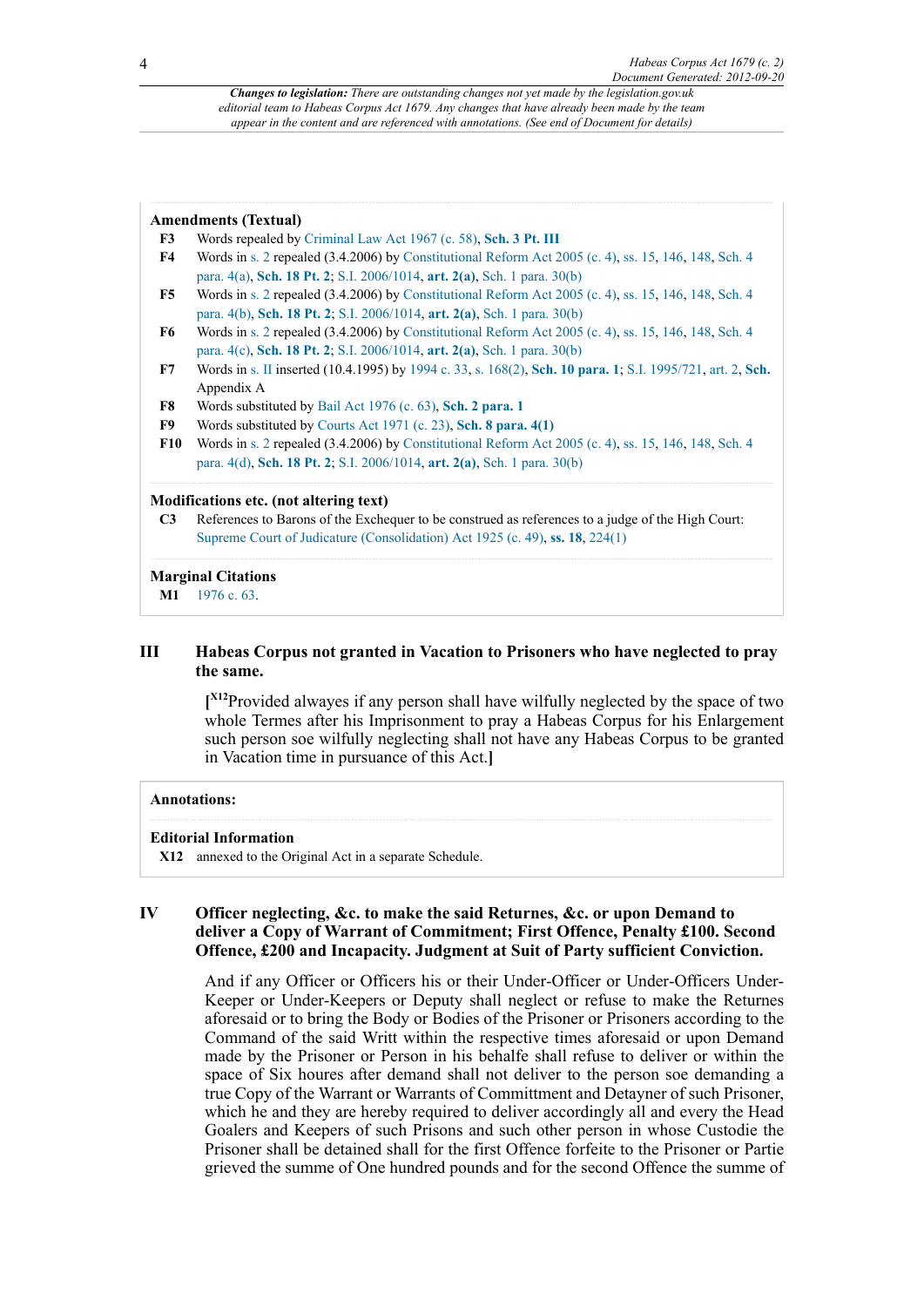<span id="page-4-1"></span>Two hundred pounds and shall and is hereby made incapeable to hold or execute his said Office, the said Penalties to be recovered by the Prisoner or Partie grieved his Executors or Administrators against such Offender his Executors or Administrators by any Action or Information in any of the Kings Courts at Westminster wherein noe . . . **[F11](#page-4-0)** Injunction . . . or stay of Prosecution by Non vult ulterius prosequi or otherwise shall bee admitted or allowed . . . , and any Recovery or Judgement at the Suite of any Partie grieved shall be a sufficient Conviction for the first Offence and any after Recovery or Judgement at the Suite of a Partie grieved for any Offence after the first Judgement shall bee a sufficient Conviction to bring the Officers or Person within the said Penaltie for the second Offence.

#### **Annotations:**

#### **Amendments (Textual)**

<span id="page-4-0"></span>**[F11](#page-4-1)** Words repealed by virtue of [Statute Law Revision Act 1948 \(c. 62\),](http://www.legislation.gov.uk/id/ukpga/1948/62) **[s. 4](http://www.legislation.gov.uk/id/ukpga/1948/62/section/4)**(*a*)

## **Modifications etc. (not altering text)**

**C4** Reference to the Kings Courts at Westminster to be construed as reference to the Royal Courts of Justice: [Supreme Court of Judicature \(Consolidation\) Act 1925 \(c. 49\),](http://www.legislation.gov.uk/id/ukpga/1925/49) **[s. 224\(1\)](http://www.legislation.gov.uk/id/ukpga/1925/49/section/224/1)**

## **V Proviso as to Imprisonment of Party after having been set at large upon Habeas Corpus. Unduly recommitting such discharged Persons or assisting therein; Penalty to the Party £500.**

<span id="page-4-3"></span>And for the prevention of unjust vexation by reiterated Committments for the same Offence noe person or persons which shall be delivered or sett at large upon any Habeas Corpus shall at any time hereafter bee againe imprisoned or committed for the same Offence by any person or persons whatsoever other then by the legall Order and Processe of such Court wherein he or they shall be bound . . . **[F12](#page-4-2)** to appeare or other Court haveing Jurisdiction of the Cause and if any other person or persons shall knowingly contrary to this Act recommitt or imprison or knowingly procure or cause to be recommitted or imprisoned for the same Offence or pretended Offence any person or persons delivered or sett at large as aforesaid or be knowingly aiding or assisting therein then he or they shall forfeite to the Prisoner or Party grieved the summe of Five hundred pounds Any colourable pretence or variation in the Warrant or Warrants of Committment notwithstanding to be recovered as aforesaid.

## **Annotations:**

#### **Amendments (Textual)**

<span id="page-4-5"></span><span id="page-4-2"></span>**[F12](#page-4-3)** Words repealed by [Bail Act 1976 \(c. 63\)](http://www.legislation.gov.uk/id/ukpga/1976/63), **[Sch. 3](http://www.legislation.gov.uk/id/ukpga/1976/63/schedule/3)**

**VI . . . . . . . . . . . . . . . . . . . . . . . . . . . . . . . . [F13](#page-4-4)**

## **Annotations:**

# **Amendments (Textual)**

<span id="page-4-4"></span>**[F13](#page-4-5)** [S. 6](http://www.legislation.gov.uk/id/aep/Cha2/31/2/section/6) repealed by [Courts Act 1971 \(c. 23\)](http://www.legislation.gov.uk/id/ukpga/1971/23), **[Sch. 11 Pt. IV](http://www.legislation.gov.uk/id/ukpga/1971/23/schedule/11/part/IV)**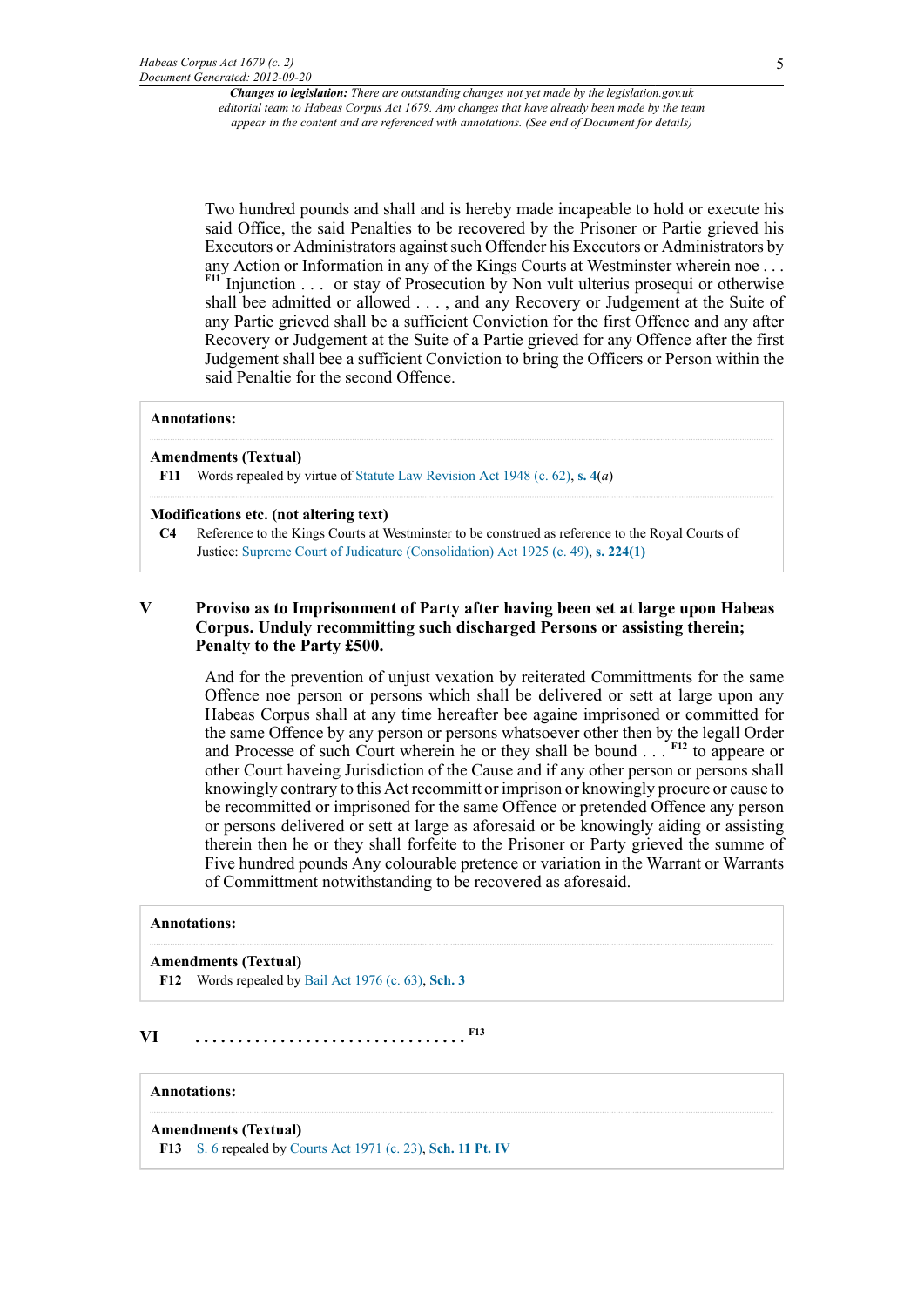## **VII Proviso respecting Persons charged in Debt, &c.**

<span id="page-5-1"></span>**[ [X13](#page-5-0)**Provided alwayes That nothing in this Act shall extend to discharge out of Prison any person charged in Debt or other Action or with Processe in any Civill Cause but that after he shall be discharged of his Imprisonment for such his Criminall Offence he shall be kept in Custodie according to Law for such other Suite.**]**

#### **Annotations:**

#### **Editorial Information**

<span id="page-5-0"></span>**[X13](#page-5-1)** annexed to the Original Act in a separate Schedule.

# **VIII Persons committed for criminal Matter not to be removed but by Habeas Corpus or other legal Writ. Unduly making out, &c. Warrant for Removal; Penalty.**

<span id="page-5-7"></span><span id="page-5-6"></span><span id="page-5-5"></span>Provided alwaies That if any person or persons Subject of this Realme shall be committed to **[ [X14](#page-5-2)**any**]** Prison or in Custodie of any Officer or Officers whatsoever for any Criminall or supposed Criminall matter That the said person shall not be removed from the said Prison and Custody into the Custody of any other Officer or Officers unlesse it be by Habeas Corpus or some other Legall Writt or where the Prisoner is delivered to the Constable or other inferiour Officer to carry such Prisoner to some Common **[ [X15](#page-5-3)**Goale or where any person is sent by Order of any **[ [F14](#page-5-4)**judge of the Crown Court**]** or Justice of the Peace to any common Worke-house or House of Correction or where the Prisoner is removed from one Prison or place to another within the same County in order to his or her Tryall or Discharge in due course of Law or in case of suddaine Fire or Infection or other necessity**]** and if any person or persons shall after such Committment aforesaid make out and signe or countersigne any Warrant or Warrants for such removeall aforesaid contrary to this Act as well he that makes or signes or countersignes such Warrant or Warrants as the Officer or Officers that obey or execute the same shall suffer and incurr the Paines and Forfeitures in this Actbeforementioned both for the first and second Offence respectively to be recovered in manner aforesaid by the Partie grieved.

#### **Annotations:**

## **Editorial Information**

#### <span id="page-5-2"></span>**[X14](#page-5-5)** interlined on the Roll.

<span id="page-5-3"></span>**[X15](#page-5-6)** annexed to the Original Act in a separate Schedule.

#### **Amendments (Textual)**

<span id="page-5-4"></span>**[F14](#page-5-7)** Words substituted by [Courts Act 1971 \(c. 23\),](http://www.legislation.gov.uk/id/ukpga/1971/23) **[Sch. 8 para. 4\(2\)](http://www.legislation.gov.uk/id/ukpga/1971/23/schedule/8/paragraph/4/2)**

# **IX Proviso for Application for and granting Habeas Corpus in Vacation-time. Lord Chancellor, &c. unduly denying Writ; Penalty to Party £500.**

<span id="page-5-8"></span>Provided alsoe That it shall and may be lawfull to and for any Prisoner and Prisoners as aforesaid to move and obtaine his or their Habeas Corpus as well out of the High Court of Chauncery or Court of Exchequer as out of the Courts of Kings Bench or Common Pleas of either of them And if **[F15](#page-6-0)**... any Judge or Judges Baron or Barons for the time being of the Degree or the Coife of any of the Courts aforesaid in the Vacation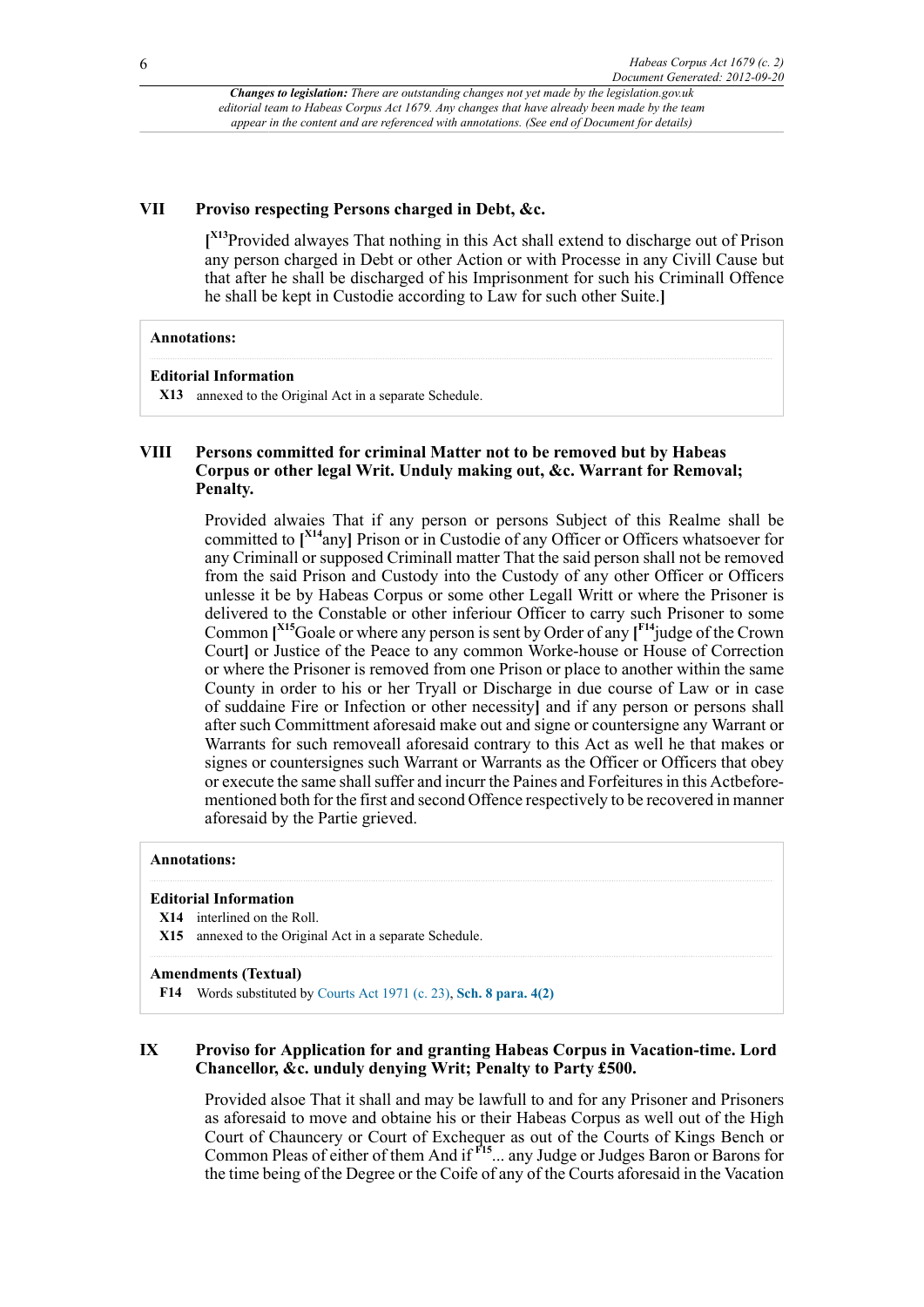<span id="page-6-2"></span>time upon view of the Copy or Copies of the Warrant or Warrants of Committment or Detainer or upon Oath made that such Copy or (**[X16](#page-6-1)**) Copyes were denyed as aforesaid shall deny any Writt of Habeas Corpus by this Act required to be granted being moved for as aforesaid they shall severally forfeite to the Prisoner or Partie grieved the summe of Five hundred pounds to be recovered in manner aforesaid.

#### **Annotations:**

## **Editorial Information**

<span id="page-6-1"></span>**[X16](#page-6-2)** Variant reading of the text noted in *The Statutes of the Realm* as follows: or *O.* [*O.* refers to a collection in the library of Trinity College, Cambridge]

#### **Amendments (Textual)**

<span id="page-6-0"></span>**[F15](#page-5-8)** Words in [s. 9](http://www.legislation.gov.uk/id/aep/Cha2/31/2/section/9) repealed (3.4.2006) by [Constitutional Reform Act 2005 \(c. 4\)](http://www.legislation.gov.uk/id/ukpga/2005/4), [ss. 15](http://www.legislation.gov.uk/id/ukpga/2005/4/section/15), [146](http://www.legislation.gov.uk/id/ukpga/2005/4/section/146), [148](http://www.legislation.gov.uk/id/ukpga/2005/4/section/148), [Sch. 4](http://www.legislation.gov.uk/id/ukpga/2005/4/schedule/4/paragraph/5) [para. 5](http://www.legislation.gov.uk/id/ukpga/2005/4/schedule/4/paragraph/5), **[Sch. 18 Pt. 2](http://www.legislation.gov.uk/id/ukpga/2005/4/schedule/18/part/2)**; [S.I. 2006/1014,](http://www.legislation.gov.uk/id/uksi/2006/1014) **[art. 2\(a\)](http://www.legislation.gov.uk/id/uksi/2006/1014/article/2/a)**, [Sch. 1 para. 30\(b\)](http://www.legislation.gov.uk/id/uksi/2006/1014/schedule/1/paragraph/30/b)

## **Modifications etc. (not altering text)**

**C5** Reference to Courts of Chancery, King's Bench, Common Pleas and Exchequer to be construed as reference to the High Court: [Supreme Court of Judicature \(Consolidation\) Act 1925 \(c. 49\),](http://www.legislation.gov.uk/id/ukpga/1925/49) **[ss. 18](http://www.legislation.gov.uk/id/ukpga/1925/49/section/18)**, [224\(1\)](http://www.legislation.gov.uk/id/ukpga/1925/49/section/224/1)

#### **X Habeas Corpus may be directed into Counties Palatine, &c.**

And an Habeas Corpus according to the true intent and meaning of this Act may be directed and runn into any County Palatine The Cinque Ports or other priviledged Places within the Kingdome of England Dominion of Wales or Towne of Berwicke upon Tweede and the Islands of Jersey or Guernsey Any Law or Usage to the contrary notwithstanding.

# **XI No subject to be sent Prisoner into Scotland, &c. or any Parts beyond the Seas. Persons so imprisoned may maintain Action against the Person committing or otherwise acting in respect thereof, as herein mentioned; Treble Costs and Damages; and the Person so committing or acting disabled from Office, and incur Premunire 16 R. 11. c. 5. and be incapable of Pardon.**

<span id="page-6-4"></span><span id="page-6-3"></span>And for preventing illegall Imprisonments in Prisons beyond the Seas noe Subject of this Realme that now is or hereafter shall be an Inhabitant of Resiant of this Kingdome of England Dominion of Wales or Towne of Berwicke upon Tweede shall or may be sent Prisoner into Scotland Ireland Jersey Gaurnsey Tangeir or into any Parts Garrisons Islands or Places beyond the Seas which are or at any time hereafter **[ [X17](#page-7-0)**shall be**]** within or without the Dominions of His Majestie His Heires or Successors and that every such Imprisonment is hereby enacted and adjudged to be illegall and that if any of the said Subjects now is or hereafter shall bee soe imprisoned **[ [X17](#page-7-0)**every such person and persons soe imprisoned**]** shall and may for every such Imprisonment maintaine by vertue of this Act an Action or Actions of false Imprisonment in any of His Majestyes Courts of Record against the person or persons by whome he or she shall be soe committed detained imprisoned sent Prisoner or transported contrary to the true meaning of this Act and against all or any person or persons that shall frame contrive write seale or countersigne any Warrant or Writeing for such Committment Detainer Imprisonment or Transportation or shall be adviseing aiding or assisting in the same or any of them and the Plaintiffe in every such Action shall have Judgement to recover his . . . **[F16](#page-7-1)** Costs besides Damages which Damages soe to be given shall not be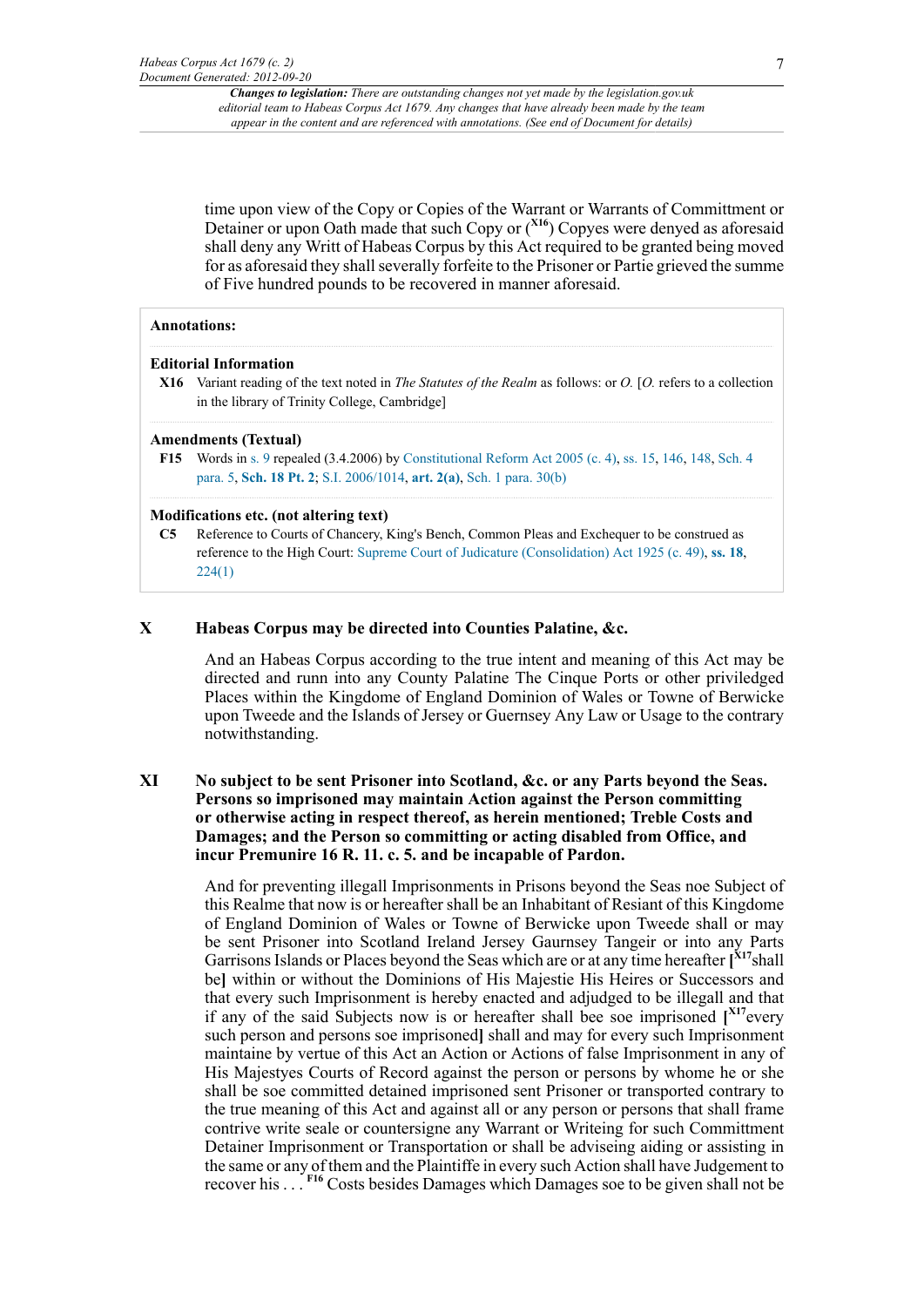<span id="page-7-8"></span><span id="page-7-7"></span><span id="page-7-6"></span>lesse then Five hundred pounds In which Action noe delay stay or stopp of Proceeding by Rule Order or Command nor noe Injunction . . . **[F17](#page-7-2)** whatsoever . . . shall be allowed **[ [X18](#page-7-3)**excepting such Rule of the Court wherein the Action shall depend made in open Court as shall bee thought in Justice necessary for speciall cause to be expressed in the said Rule**]** and the person or persons who shall knowingly frame contrive write seale or countersigne any Warrant for such Committment Detainer or Transportation or shall soe committ detaine imprison or transport any person or persons contrary to this Act or be any wayes adviseing aiding or assisting therein being lawfully convicted thereof shall be disabled from thenceforth to beare any Office of Trust or Proffitt within the said Realme of England Dominion of Wales or Towne of Berwicke upon Tweede or any of the Islands Territories or Dominions thereunto belonging and **[ [F18](#page-7-4)**be liable to imprisonment for life**]** and be incapeable of any Pardon from the King His Heires or Successors of the said . . . **[F19](#page-7-5)** Disabilities or any of them.

#### <span id="page-7-9"></span>**Annotations:**

#### **Editorial Information**

- <span id="page-7-0"></span>**[X17](#page-6-3)** interlined on the Roll.
- <span id="page-7-3"></span>**[X18](#page-7-6)** annexed to the Original Act in a separate Schedule.

#### **Amendments (Textual)**

- <span id="page-7-1"></span>**[F16](#page-6-4)** Words repealed by [Statute Law Revision Act 1948 \(c. 62\)](http://www.legislation.gov.uk/id/ukpga/1948/62)
- <span id="page-7-2"></span>**[F17](#page-7-7)** Words repealed by virtue of [Statute Law Revision Act 1948 \(c. 62\),](http://www.legislation.gov.uk/id/ukpga/1948/62) **[s. 4](http://www.legislation.gov.uk/id/ukpga/1948/62/section/4)**(*a*)
- <span id="page-7-4"></span>**[F18](#page-7-8)** Words substituted by [Criminal Law Act 1967 \(c. 58\)](http://www.legislation.gov.uk/id/ukpga/1967/58), **[Sch. 4 Pt. III para. 1](http://www.legislation.gov.uk/id/ukpga/1967/58/schedule/4/part/III/paragraph/1)**
- <span id="page-7-11"></span><span id="page-7-5"></span>**[F19](#page-7-9)** Words repealed by [Criminal Law Act 1967 \(c. 58\),](http://www.legislation.gov.uk/id/ukpga/1967/58) **[Sch. 3 Pt. III](http://www.legislation.gov.uk/id/ukpga/1967/58/schedule/3/part/III)**

#### **XII, XIII. . . . . . . . . . . . . . . . . . . . . . . . . . . . . . . . . [F20](#page-7-10)**

#### **Annotations:**

#### **Amendments (Textual)**

<span id="page-7-13"></span><span id="page-7-10"></span>**[F20](#page-7-11)** [Ss. 12,](http://www.legislation.gov.uk/id/aep/Cha2/31/2/section/12) [13](http://www.legislation.gov.uk/id/aep/Cha2/31/2/section/13) repealed by [Statute Law Revision Act 1948 \(c. 62\)](http://www.legislation.gov.uk/id/ukpga/1948/62)

**XIV . . . . . . . . . . . . . . . . . . . . . . . . . . . . . . . . [F21](#page-7-12)**

#### **Annotations:**

#### **Amendments (Textual)**

<span id="page-7-12"></span>**[F21](#page-7-13)** [S. 14](http://www.legislation.gov.uk/id/aep/Cha2/31/2/section/14) repealed by [Statute Law Revision Act 1863 \(c. 125\)](http://www.legislation.gov.uk/id/ukpga/1863/125)

# **XV Proviso for sending Persons to be tried in Places where any Capital Offence committed.**

Provided alsoe That if any person or persons at any time resiant in this Realme shall have committed any Capitall Offence in Scotland or Ireland or any of the Islands or Forreigne Plantations of the King His Heires or Successors where he or she ought to be tryed for such Offence such person or persons may be sent to such place there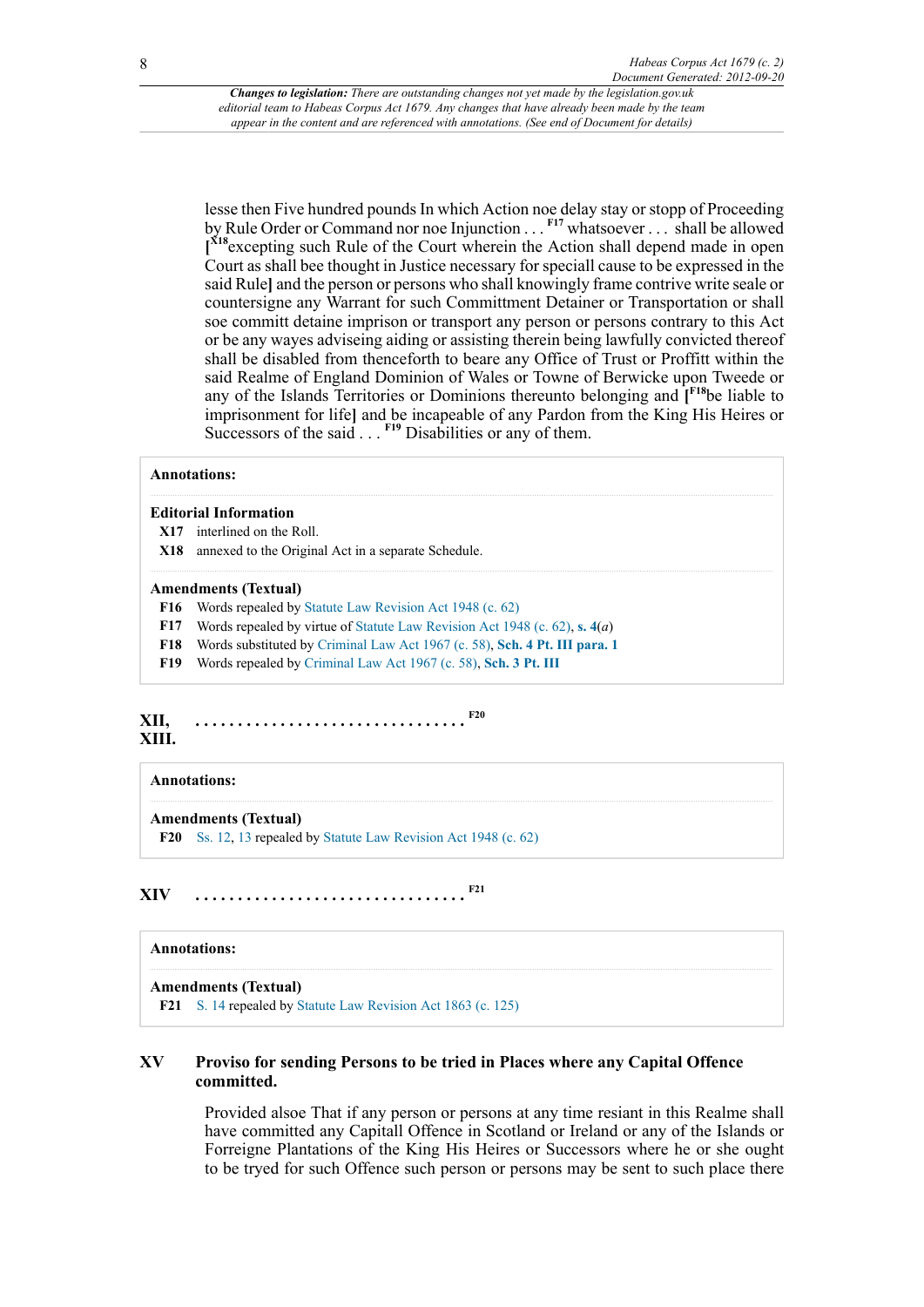to receive such Tryall in such manner as the same might have beene used before the makeing of this Act Any thing herein contained to the contrary notwithstanding.

#### **XVI Limitation of Prosecution for Offences against this Act.**

<span id="page-8-1"></span>Provided alsoe That noe person or persons shall be sued impleaded molested or troubled for any Offence against this Act unless the Partie offending be sued or impleaded for the same within Two yeares at the most after such time wherein the Offence shall be committed **[ [X19](#page-8-0)**in case the partie grieved shall not be then in Prison and if he shall be in Prison then within the space of Two yeares**]** after the decease of the Person imprisoned or his or her delivery out of Prison which shall first happen.

## **Annotations:**

#### **Editorial Information**

<span id="page-8-3"></span><span id="page-8-0"></span>**[X19](#page-8-1)** annexed to the Original Act in a separate Schedule.

# **XVII, . . . . . . . . . . . . . . . . . . . . . . . . . . . . . . . . [F22](#page-8-2) XVIII.**

## **Annotations:**

<span id="page-8-2"></span>**Amendments (Textual) [F22](#page-8-3)** [Ss. 17,](http://www.legislation.gov.uk/id/aep/Cha2/31/2/section/17) [18](http://www.legislation.gov.uk/id/aep/Cha2/31/2/section/18) repealed by [Courts Act 1971 \(c. 23\),](http://www.legislation.gov.uk/id/ukpga/1971/23) **[Sch. 11 Pt. IV](http://www.legislation.gov.uk/id/ukpga/1971/23/schedule/11/part/IV)**

# **XIX . . . . . . . . . . . . . . . . . . . . . . . . . . . . . . . . [F23](#page-8-4)**

#### <span id="page-8-5"></span>**Annotations:**

#### **Amendments (Textual)**

<span id="page-8-7"></span><span id="page-8-4"></span>**[F23](#page-8-5)** [S. 19](http://www.legislation.gov.uk/id/aep/Cha2/31/2/section/19) repealed by [Public Authorities Protection Act 1893 \(c. 61\),](http://www.legislation.gov.uk/id/ukpga/1893/61) **[Sch.](http://www.legislation.gov.uk/id/ukpga/1893/61/schedule)**

# **XX . . . . . . . . . . . . . . . . . . . . . . . . . . . . . . . . [F24](#page-8-6)**

#### **Annotations:**

**Amendments (Textual)**

<span id="page-8-6"></span>**[F24](#page-8-7)** [S. 20](http://www.legislation.gov.uk/id/aep/Cha2/31/2/section/20) repealed by [Criminal Law Act 1967 \(c. 58\),](http://www.legislation.gov.uk/id/ukpga/1967/58) **[Sch. 3 Pt. III](http://www.legislation.gov.uk/id/ukpga/1967/58/schedule/3/part/III)**